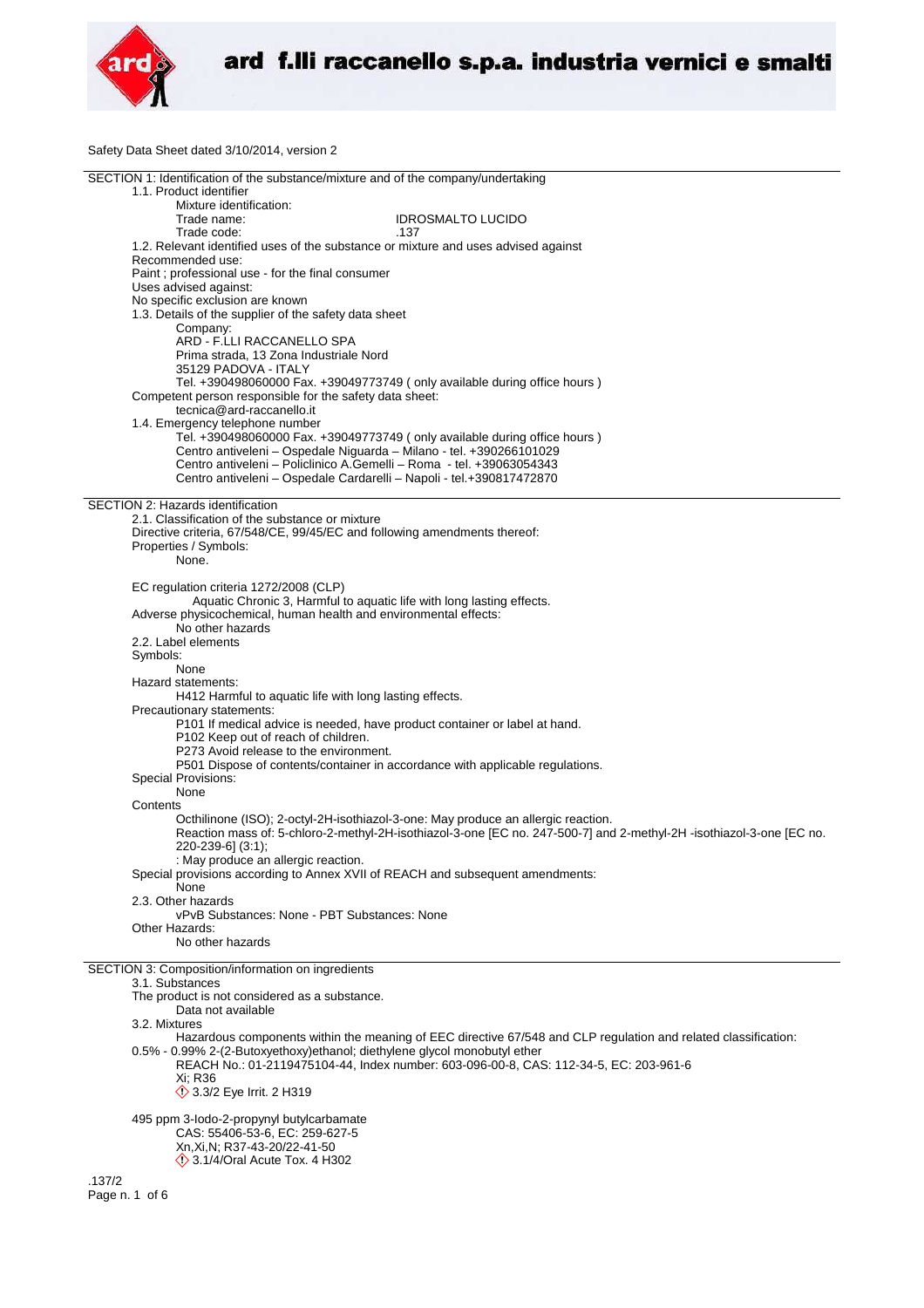- $\textcircled{\textcircled{\small 4.1/C1}}$  Aquatic Chronic 1 H410<br> $\textcircled{\small 1}$  3.8/3 STOT SE 3 H335
	- 3.8/3 STOT SE 3 H335
- $\Diamond$  3.1/4/Inhal Acute Tox. 4 H332 ◬
- 4.1/A1 Aquatic Acute 1 H400
- ♦ 3.3/1 Eye Dam. 1 H318  $\Diamond$
- 3.4.2/1-1A-1B Skin Sens. 1, 1A, 1B H317

448 ppm Octhilinone (ISO); 2-octyl-2H-isothiazol-3-one

- Index number: 613-112-00-5, CAS: 26530-20-1, EC: 247-761-7
	- T,Xn,Xi,C,N; R22-23/24-34-43-50/53<br>T,Xn,Xi,C,N; R22-23/24-34-43-50/53<br>③ 3.2/1B Skin Corr. 1B H314
	- 3.2/1B Skin Corr. 1B H314
	- 3.4.2/1A Skin Sens. 1A H317
	- 4.1/A1 Aquatic Acute 1 H400
	- 4.1/C1 Aquatic Chronic 1 H410
	- 3.1/3/Dermal Acute Tox. 3 H311
	- 3.1/3/Inhal Acute Tox. 3 H331
	- 3.1/4/Oral Acute Tox. 4 H302

SECTION 4: First aid measures

4.1. Description of first aid measures

In case of skin contact:

Wash with plenty of water and soap.

In case of eyes contact: Rinse immediately with plenty of water and seek medical advice.

- In case of Ingestion:
	- Get medical advice/attention if you feel unwell.
- In case of Inhalation:
- Remove casualty to fresh air and keep warm and at rest.
- 4.2. Most important symptoms and effects, both acute and delayed
- None
- 4.3. Indication of any immediate medical attention and special treatment needed Treatment:
	- None

## SECTION 5: Firefighting measures

# 5.1. Extinguishing media

- Suitable extinguishing media:
- Irrelevant, the product is not flammable.
- Extinguishing media which must not be used for safety reasons:
- None in particular.
- 5.2. Special hazards arising from the substance or mixture
	- May produce toxic fumes of carbon monoxide if burning.
		- Do not inhale explosion and combustion gases.
- 5.3. Advice for firefighters Use suitable breathing apparatus . Collect contaminated fire extinguishing water separately. This must not be discharged into drains.

SECTION 6: Accidental release measures

6.1. Personal precautions, protective equipment and emergency procedures

- Wear personal protection equipment.
- Remove persons to safety.
- See protective measures under point 7 and 8.
- 6.2. Environmental precautions
	- Do not allow to enter into soil/subsoil. Do not allow to enter into surface water or drains.
	- Retain contaminated washing water and dispose it.
	- In case of gas escape or of entry into waterways, soil or drains, inform the responsible authorities.
- 6.3. Methods and material for containment and cleaning up
- Suitable material for taking up: absorbing material, organic, sand.
	- Wash with plenty of water.
- 6.4. Reference to other sections
- See also section 8 and 13

# SECTION 7: Handling and storage

7.1. Precautions for safe handling Avoid contact with skin and eyes. Do not eat or drink while working. See also section 8 for recommended protective equipment. 7.2. Conditions for safe storage, including any incompatibilities Keep away from food, drink and feed. Incompatible materials: None in particular. Instructions as regards storage premises: Adequately ventilated premises. 7.3. Specific end use(s) None in particular

SECTION 8: Exposure controls/personal protection

.137/2 Page n. 2 of 6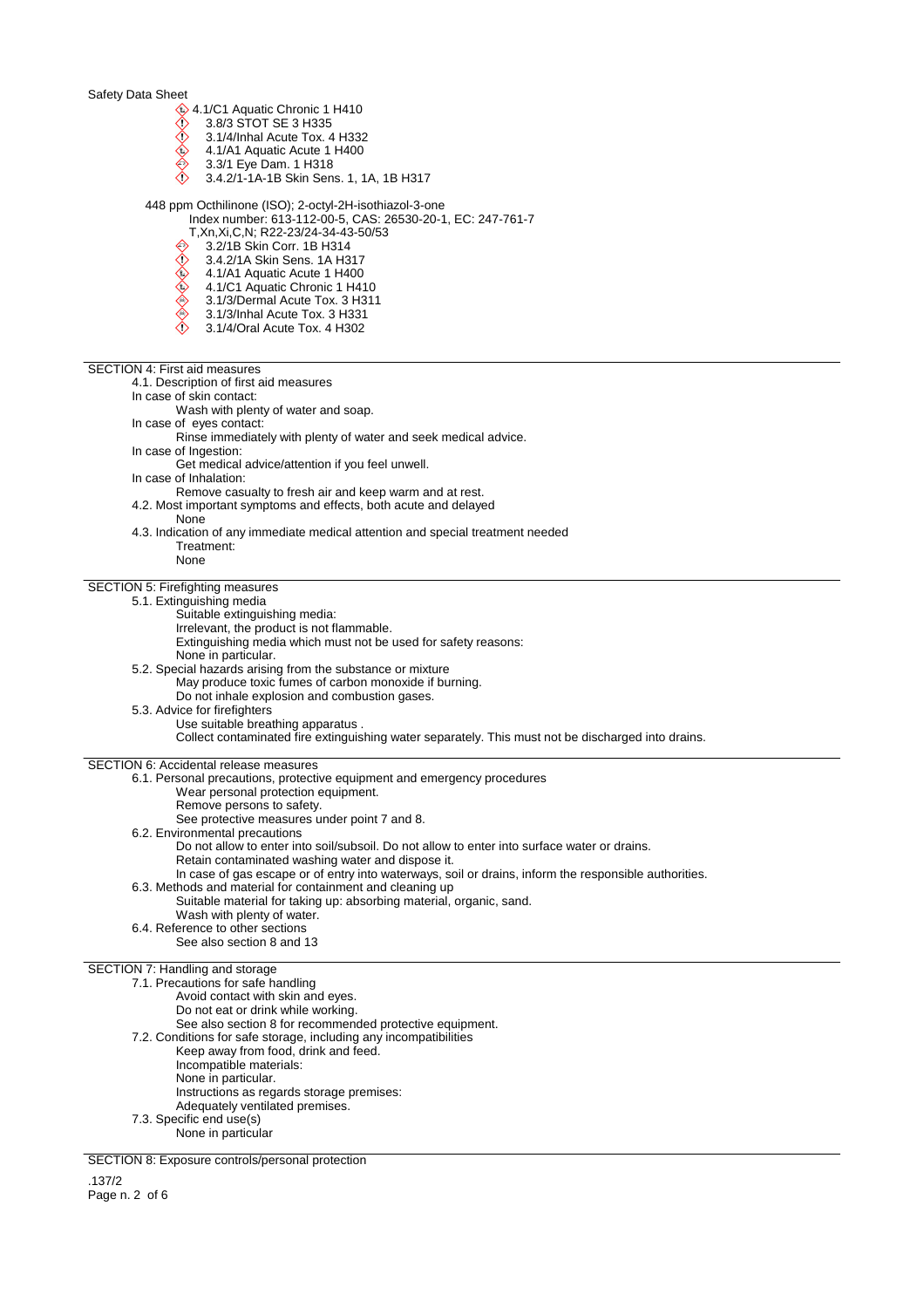8.1. Control parameters

## Exposure limit(s):

2-(2-Butoxyethoxy)ethanol; diethylene glycol monobutyl ether - CAS: 112-34-5

OEL EU - LTE(8h): 67,5 mg/m3, 10 ppm - STE: 101,2 mg/m3, 15 ppm - Notes: Bold-type: Indicative

Occupational Exposure Limit Values [2,3] and Limit Values for Occupational Exposure [4] (for references see bibliography)

TLV ACGIH, 10 ppm - Notes: (IFV) - Hematologic, liver and kidney eff

DNEL Values:

Data not available

PNEC Values:

# Data not available

8.2. Exposure controls

Eye/ face protection:

Not needed for normal use. Anyway, operate according good working practices.

# Skin protection

a) protection for hands:

One-time gloves. b) other:

No special precaution must be adopted for normal use.

Respiratory protection:

Not needed for normal use.

#### Thermal Hazards:

None

Environmental exposure controls:

None

# SECTION 9: Physical and chemical properties

| 9.1. Information on basic physical and chemical properties                |                                  |
|---------------------------------------------------------------------------|----------------------------------|
| Appearance and colour:                                                    | Fluid dispersion various colors  |
| Odour:                                                                    | Characteristic: slightly acrylic |
| Odour threshold:                                                          | Data not available               |
| pH:                                                                       | 8.9                              |
| Melting point / freezing point:                                           | Data not available               |
| Initial boiling point and boiling range:                                  | Data not available               |
| Solid/gas flammability:                                                   | Data not available               |
| Upper/lower flammability or explosive limits:                             | Data not available               |
| Vapour density:                                                           | Data not available               |
| Flash point:                                                              | Not flammable                    |
| Evaporation rate:                                                         | Data not available               |
| Vapour pressure:                                                          | Data not available               |
| Relative density:                                                         | 1025 - 1250 g/l a 20°C           |
| Solubility in water:                                                      | Miscible                         |
| Solubility in oil:                                                        | Insoluble                        |
| Partition coefficient (n-octanol/water):                                  | Data not available               |
| Auto-ignition temperature:                                                | Data not available               |
| Decomposition temperature:                                                | Data not available               |
| Viscosity:                                                                | 6500 - 8500 cP 20 °C             |
| Explosive properties:                                                     | Data not available               |
| Oxidizing properties:                                                     | Data not available               |
| 9.2. Other information                                                    |                                  |
| Miscibility:                                                              | Data not available               |
| Fat Solubility:                                                           | Data not available               |
| Conductivity:                                                             | Data not available               |
| Substance Groups relevant properties: Data not available                  |                                  |
| Note: The data herein refer to QC when the product was put on the market. |                                  |
|                                                                           |                                  |

SECTION 10: Stability and reactivity

10.1. Reactivity

Stable under normal conditions 10.2. Chemical stability Stable under normal conditions 10.3. Possibility of hazardous reactions None 10.4. Conditions to avoid Stable under normal conditions.

10.5. Incompatible materials

None in particular.

10.6. Hazardous decomposition products

None.

SECTION 11: Toxicological information

11.1. Information on toxicological effects

Toxicological information of the mixture:

Data not available

Toxicological information of the main substances found in the mixture:

2-(2-Butoxyethoxy)ethanol; diethylene glycol monobutyl ether - CAS: 112-34-5

a) acute toxicity:

Test: LD50 - Route: Oral - Species: Rat > 5000 mg/kg

.137/2 Page n. 3 of 6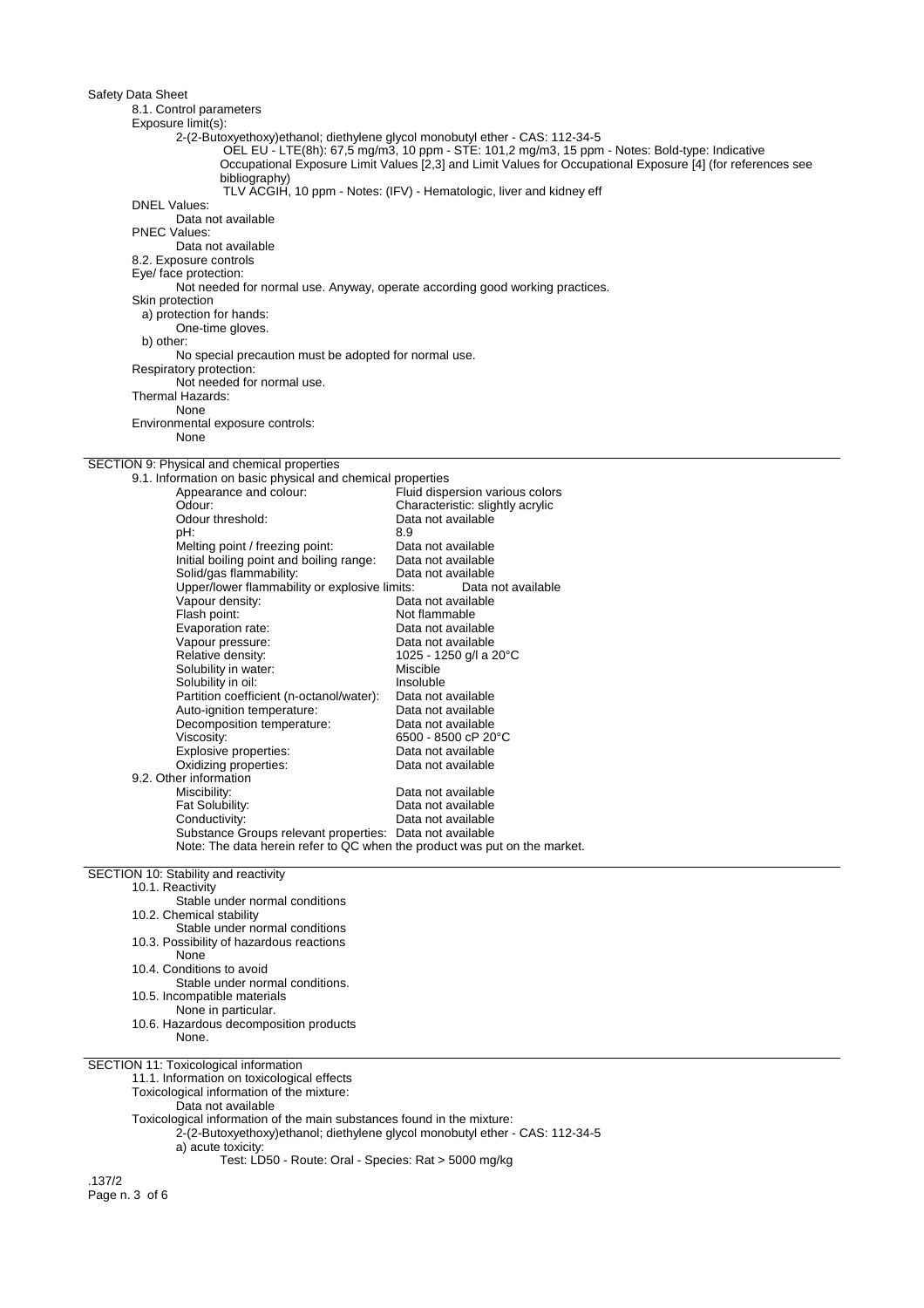- Test: LD50 Route: Skin Species: Rabbit = 2764 mg/kg
- b) skin corrosion/irritation:
- Test: Skin Irritant Species: Rabbit Positive
- c) serious eye damage/irritation:
- Test: Eye Irritant Species: Rabbit Positive
- d) respiratory or skin sensitisation:
- Test: Skin Sensitization Negative
- e) germ cell mutagenicity:
	- Test: Mutagenesis Negative Notes: OECD 471
- g) reproductive toxicity:
- Test: Reproductive Toxicity Negative
- Octhilinone (ISO); 2-octyl-2H-isothiazol-3-one CAS: 26530-20-1
- a) acute toxicity: Test: LD50 - Route: Skin - Species: Rat > 2000 mg/kg
- b) skin corrosion/irritation:
- Test: Skin Corrosive Positive
- c) serious eye damage/irritation:
- Test: Eye Corrosive Positive
- d) respiratory or skin sensitisation:
	- Test: Skin Sensitization Positive
- If not differently specified, the information required in Regulation 453/2010/EC listed below must be considered as N.A.:
	- a) acute toxicity;
	- b) skin corrosion/irritation;
	- c) serious eye damage/irritation;
	- d) respiratory or skin sensitisation;
	- e) germ cell mutagenicity;
	- f) carcinogenicity;
	- g) reproductive toxicity;
	- h) STOT-single exposure;
	- i) STOT-repeated exposure;
	-
	- j) aspiration hazard.

#### SECTION 12: Ecological information

#### 12.1. Toxicity

Adopt good working practices, so that the product is not released into the environment. 2-(2-Butoxyethoxy)ethanol; diethylene glycol monobutyl ether - CAS: 112-34-5 a) Aquatic acute toxicity: Endpoint: EC50 - Species: Daphnia > 100 mg/L - Duration h: 48 - Notes: Daphnia magna Endpoint: EC50 - Species: Daphnia = 2850 mg/L - Duration h: 24 - Notes: Daphnia magna Endpoint: IC50 - Species: Algae > 100 mg/L - Duration h: 96 - Notes: Scenedesmus subspicatus Endpoint: LC50 - Species: Fish = 1300 mg/L - Duration h: 96 - Notes: Lepomis macrochirus Endpoint: LC50 - Species: Fish = 2700 mg/L - Duration h: 24 - Notes: Carassius auratus 3-Iodo-2-propynyl butylcarbamate - CAS: 55406-53-6 a) Aquatic acute toxicity: Endpoint: EC50 - Species: Daphnia = 0.47 mg/L - Duration h: 48 Endpoint: EC50 - Species: Algae = 0.097 mg/L - Duration h: 72 Endpoint: LC50 - Species: Fish = 0.192 mg/L - Duration h: 96 Octhilinone (ISO); 2-octyl-2H-isothiazol-3-one - CAS: 26530-20-1 a) Aquatic acute toxicity: Endpoint: IC50 - Species: Algae = 0.084 mg/L - Duration h: 72 - Notes: Scenedesmus subspicatus Endpoint: EC50 - Species: Daphnia = 0.42 mg/L - Duration h: 48 - Notes: Daphnia magna Endpoint: LC50 - Species: Fish = 0.036 mg/L - Duration h: 96 - Notes: Oncorhynchus mykiss 12.2. Persistence and degradability Data not available 12.3. Bioaccumulative potential 3-Iodo-2-propynyl butylcarbamate - CAS: 55406-53-6 Bioaccumulation: Not bioaccumulative - Test: log Kow 2.8 - Duration: Data not available - Notes: Data not available 12.4. Mobility in soil Data not available 12.5. Results of PBT and vPvB assessment vPvB Substances: None - PBT Substances: None 12.6. Other adverse effects None SECTION 13: Disposal considerations 13.1. Waste treatment methods Recover if possible. In so doing, comply with the local and national regulations currently in force. Waste should not be disposed of by release to sewers. Contaminated packaging thinners and cleaning diluents must be landfilled. SECTION 14: Transport information 14.1. UN number Not classified as dangerous in the meaning of transport regulations. 14.2. UN proper shipping name Data not available

14.3. Transport hazard class(es)

.137/2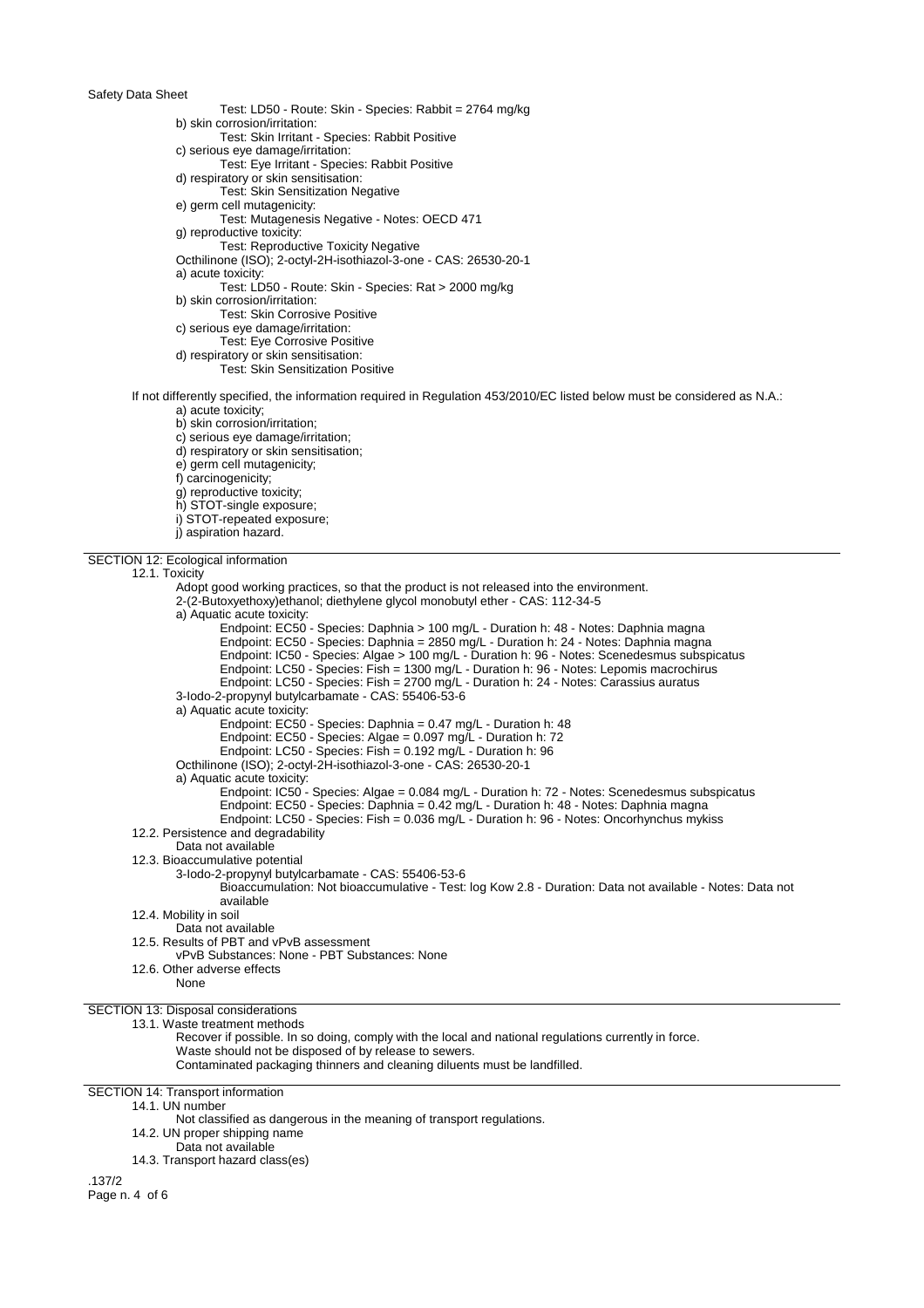Data not available

14.4. Packing group

Data not available

14.5. Environmental hazards

Data not available

14.6. Special precautions for user Data not available

14.7. Transport in bulk according to Annex II of MARPOL73/78 and the IBC Code

Data not available

# SECTION 15: Regulatory information

15.1. Safety, health and environmental regulations/legislation specific for the substance or mixture Dir. 67/548/EEC (Classification, packaging and labelling of dangerous substances). Dir. 99/45/EEC (Classification, packaging and labelling of dangerous preparations). DIR.2004/42/CE. Subcategory b Type BA limit COV 100 g/l. Contained in product < 100 g/l. Regulation (EU) No 528/2012 and subsequent amendments. This product contains biocides with algaecide and fungicide properties. Active ingredients: 2-ottil-2H-isotiazol-3-one 3-iodoprop-2-ynyl N-butylcarbamate (IPBC) Dir. 98/24/EC (Risks related to chemical agents at work). Directive 2000/39/CE (Occupational exposure limit values) and subsequent modifications: 2004/37/CE, 2006/15/CE and 2009/161/UE. Dir. 2006/8/EC Regulation (EC) n. 1907/2006 (REACH) Regulation (EC) n. 1272/2008 (CLP) Regulation (EC) n. 790/2009 (ATP 1 CLP) and (EU) n. 758/2013 Regulation (EU) n. 453/2010 (Annex I) Regulation (EU) n. 286/2011 (ATP 2 CLP) Regulation (EU) n. 618/2012 (ATP 3 CLP) Restrictions related to the product or the substances contained according to Annex XVII Regulation (EC) 1907/2006 (REACH) and subsequent modifications: None Where applicable, refer to the following regulatory provisions : Directive 2003/105/CE ('Activities linked to risks of serious accidents') and subsequent amendments. Regulation (EC) nr 648/2004 (detergents). 1999/13/EC (VOC directive)

15.2. Chemical safety assessment

No

## SECTION 16: Other information

Full text of phrases referred to in Section 3:

- R20/22 Harmful by inhalation and if swallowed.
- R22 Harmful if swallowed.

R23/24 Toxic by inhalation and in contact with skin.

- R34 Causes burns.
- R36 Irritating to eyes.
- R37 Irritating to respiratory system.
- R41 Risk of serious damage to eyes.
- R43 May cause sensitization by skin contact.
- R50 Very toxic to aquatic organisms.

R50/53 Very toxic to aquatic organisms, may cause long-term adverse effects in the aquatic environment.

H319 Causes serious eye irritation.

- H302 Harmful if swallowed.
- H410 Very toxic to aquatic life with long lasting effects.
- H335 May cause respiratory irritation.
- H332 Harmful if inhaled.
- H400 Very toxic to aquatic life.
- H318 Causes serious eye damage.
- H317 May cause an allergic skin reaction.
- H314 Causes severe skin burns and eye damage.
- H311 Toxic in contact with skin.
- H331 Toxic if inhaled.

Paragraphs modified from the previous revision:

SECTION 1: Identification of the substance/mixture and of the company/undertaking

SECTION 2: Hazards identification

- SECTION 3: Composition/information on ingredients
- SECTION 8: Exposure controls/personal protection
- **SECTION 9: Physical and chemical properties**
- SECTION 11: Toxicological information
- SECTION 12: Ecological information
- SECTION 15: Regulatory information

This document was prepared by a competent person who has received appropriate training.

.137/2 Page n. 5 of 6